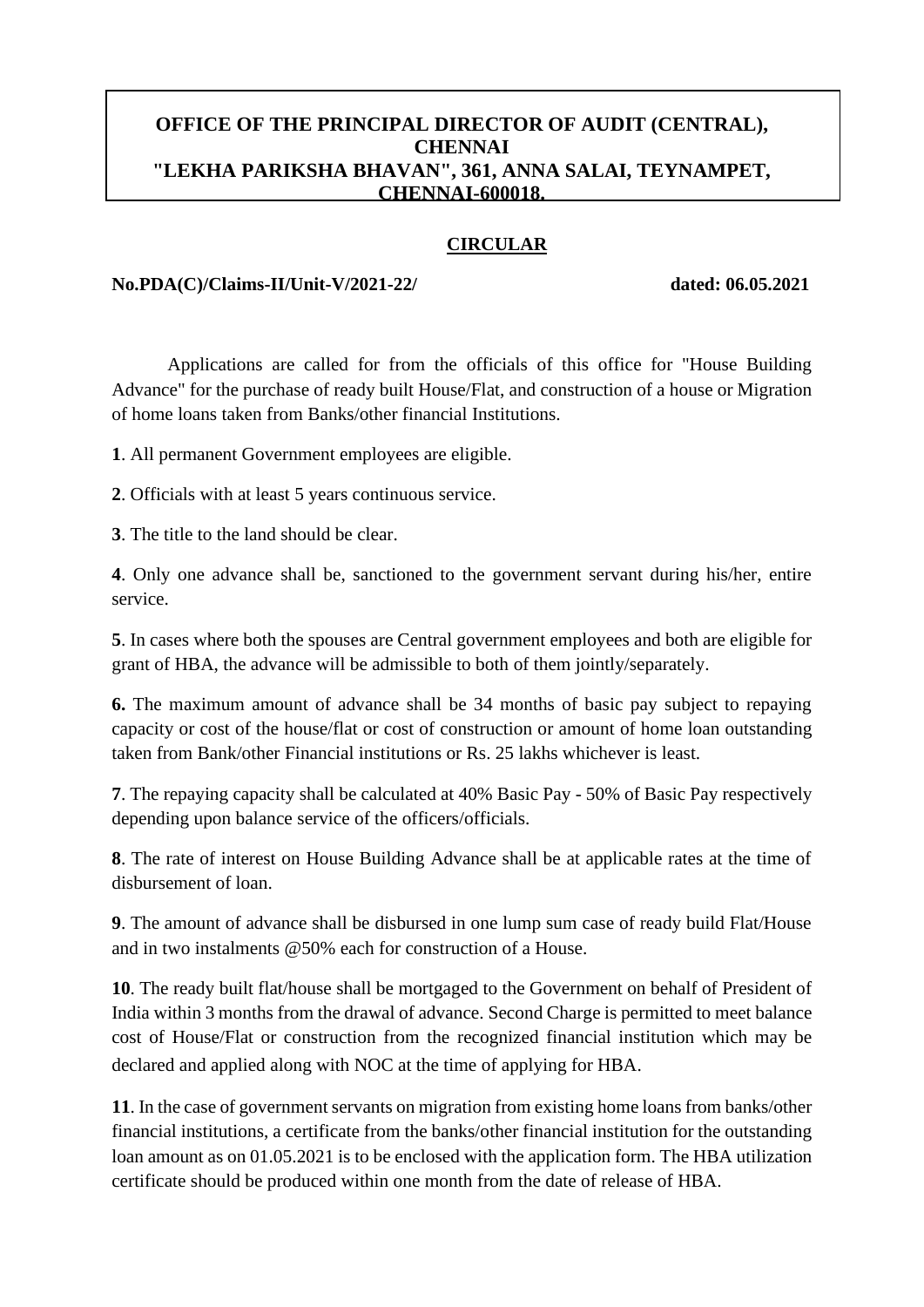**12**. After purchase of ready built house/flat or completion of construction it should be insured with recognized insurance institutions for not less than the amount of advance against Fire, Flood, Lightning etc.

**13**. House/Flat constructed/acquired with the help of HBA to be used for residential purpose only.

**14**. The officers/officials who are desirous of availing the advance shall submit the application form in the prescribed format on or before 21st of May 2021 along with other documents as prescribed in annexure, **Only hard copy application along with relevant documents to be submitted.** 

**15**. Based on the applications received, the requirement of funds will be called for from Headquarters.

**(This issues with the approval of DD/Admn. Dt.06.05.2021)**

Birshmin Shauley

**Senior Audit Officer /Claims**

Copy to:

1) Notice Board/RA Units

2) All sections - controlling sections may please send information to party members

3) Hindi Section for translation

4) SAO/EDP for sending sms/Email to all officials and upload on official website Sms message- Last date for applying for HBA for the year 2021-22 is **21.05.2021**. For further details please refer to your official mail id.